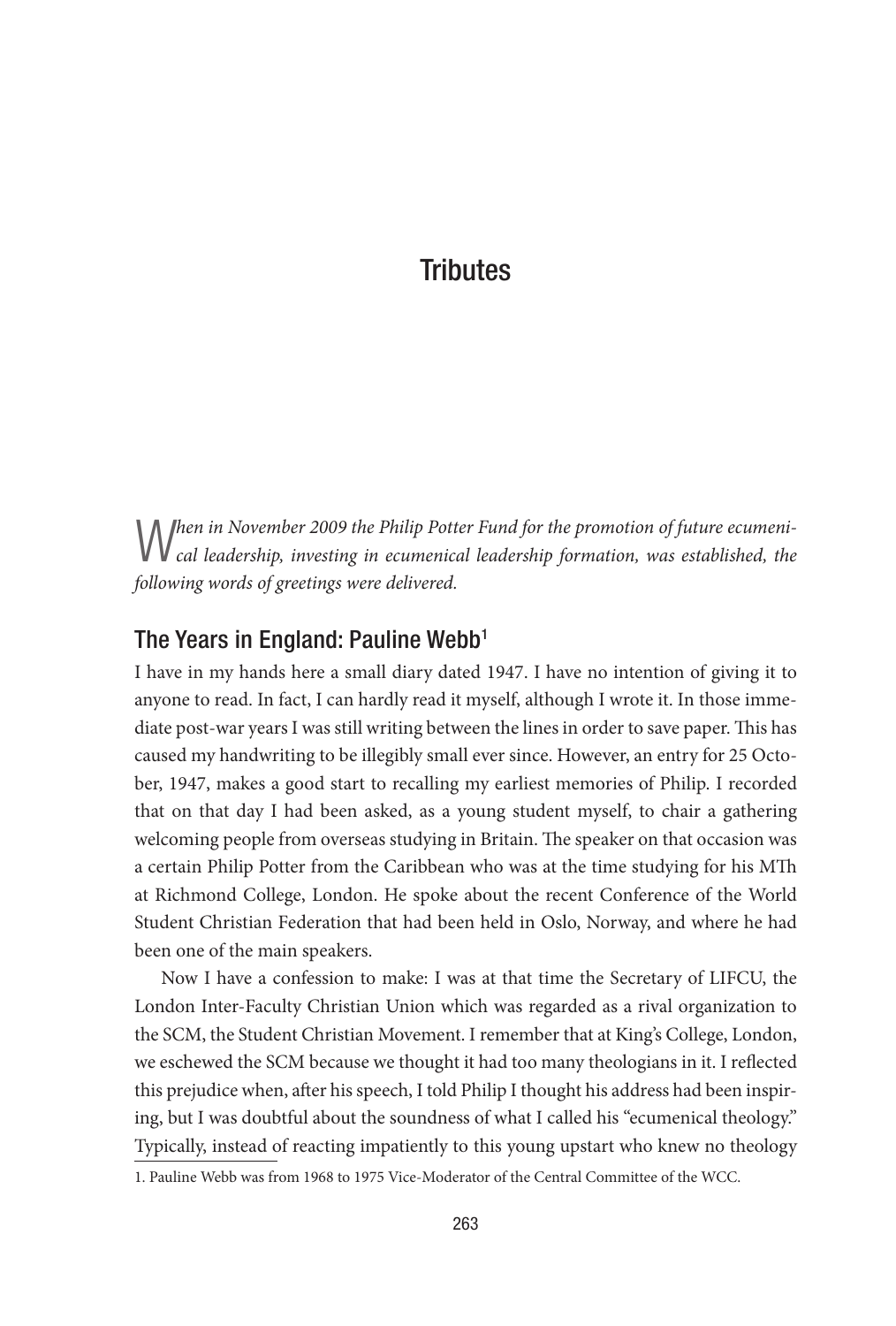at all, Philip took my comment seriously. So began a debate between us that lasted for many years to come, until I myself became caught up in ecumenical enthusiasm.

We found that we shared, as Methodists, what I would-call a "Weslo-Catholic" heritage. A year later, at a Methodist Youth Conference I attended in 1948, I heard one of the speakers reporting on the First Assembly of the World Council of Churches held in Amsterdam a few weeks before. I was not surprised to learn that the leader of the youth delegation there, and one of the most impressive speakers, had been that same Philip Potter.

Whilst at Richmond College, Philip became the Overseas Secretary of the British SCM, having been previously Study Secretary of the Jamaica SCM. In 1950 he returned to the Caribbean where he was appointed as a ministerial missionary to the island of Haiti. There he learned what it means to preach and live the Gospel among the really poor. Following a bout of ill-health, he came back on to the international scene when he was appointed to work in Geneva as Secretary and Director of the Youth Department of the World Council of Churches.

Our paths crossed again when I took up a post in the Education Department of the Methodist Missionary Society, and met there a Jamaican friend, Doreen Cousins, who was working at the Mission House whilst studying music in London. I soon learned that she was engaged to Philip Potter whom she had met when he was studying at Caenwood College in Kingston. So I became caught up in the preparations for their wedding in the chapel of Richmond College in 1956, when I actually acted as the photographer.

After five years living in Geneva, Philip and Doreen returned to London. Philip was appointed as an Officer of the Methodist Missionary Society (MMS). He was the first person to be appointed to such a post from what we then called "the younger churches," though in actual fact the Methodist Church of the Caribbean can date its history back further than any other Methodist movement in the world outside Britain. Philip himself had been born in the island of Dominica, where he had inherited in his genes from his mother, a firm Wesleyan tradition, and had also a paternal Roman Catholic background. In London, Philip was given responsibility not only for the whole area of the Methodist Church in the Caribbean and the Americas, but also for the Methodist Churches in West Africa, who were beginning to move toward autonomy.

Philip and Doreen lived in a manse in Hatch End, a quiet suburb of London, which at that time was not at all multi-cultural, as the whole of London has since become. They became popular with their neighbors and were very hospitable to us their colleagues.

I had by that time become Editor of the MMS, with an office on the top floor of the building, far away from the offices of the greatly revered Area Officers who would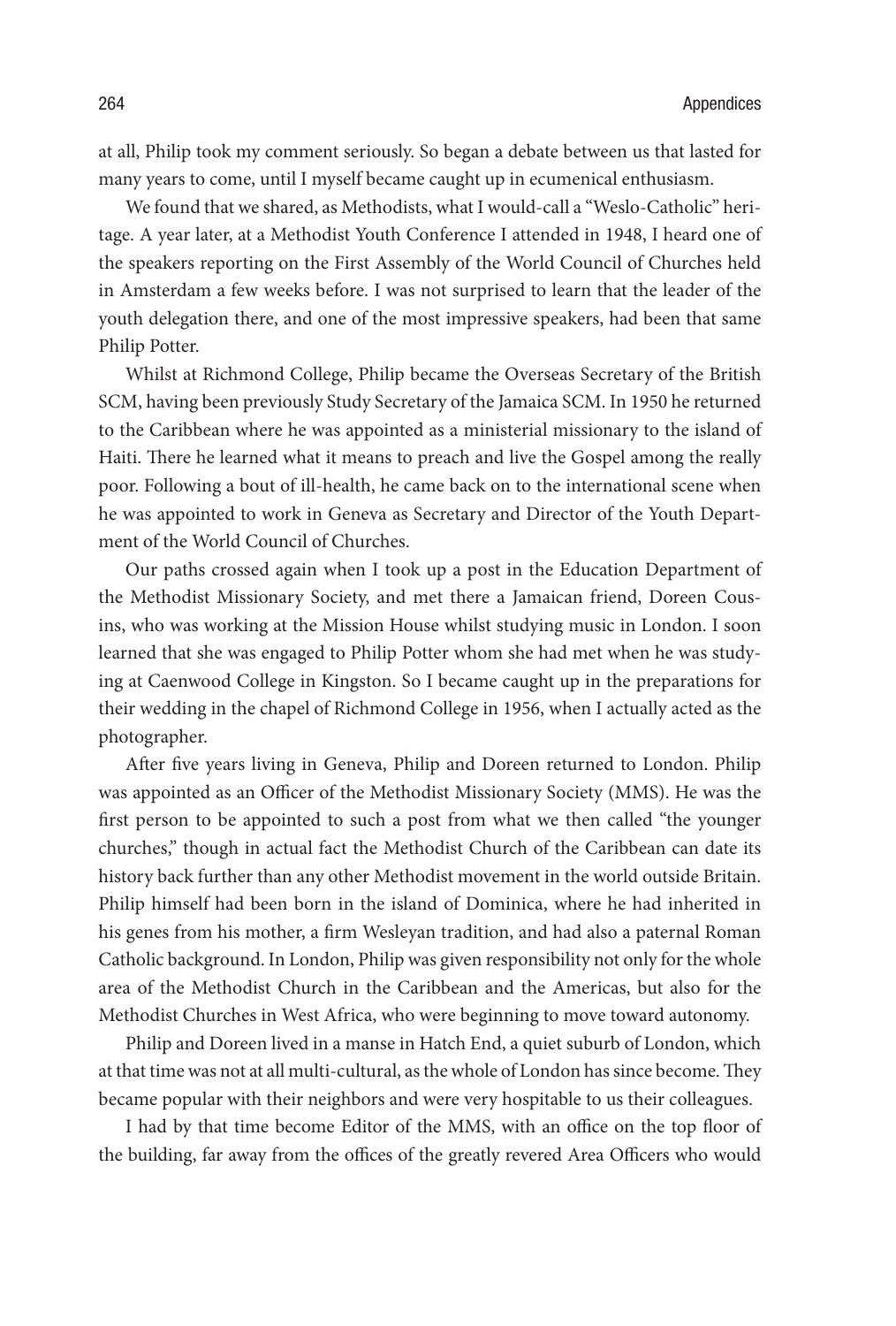occasionally summon me down to their desks to discuss some particular article or even book they wanted me to publish. But Philip would always come himself, climbing up the spiral staircase to ask for my advice, with a humility which has always characterized him.

Looking back through some of the articles he wrote in those days (though he was never an enthusiastic writer) I recognize a kind of prophetic insight that always permeated his preaching. For example, here in our magazine (quaintly called in those days, "The Kingdom Overseas") is an article by Philip, dated October 1961, called "Glimpse into the Future," in which he wrote, "The decade before us will bring about quite astonishing political and economic changes not only in Asia, Africa and the Caribbean, but also in Britain—a change in the relationship between churches which is hard to define. The relationship will be no longer between MMS and 'our' mission fields. Such possessive terms will have to go. A new concept of mission must become evident. Every church, by its very nature, is missionary. . . . This will demand a whole new approach to church life and worship in this country, a new sensitivity to the Church Universal and to the needs of the world."

During this period of working with the Methodist Missionary Society, Philip was charged with the responsibility of seeing several Methodist Churches in West Africa through the process of achieving autonomy—Ghana in 1961, followed swiftly by Nigeria in 1962 and later the Ivory Coast and Dahomey (Benin). Between many visits to these churches, he also kept up the tradition of what we used to call "deputation work" when those of us working at the Mission House together with missionaries on furlough would spend almost all our weekends taking services and conferences throughout Britain. Philip was always in great demand as a preacher and speaker. I remember personally objecting to the fact that he was often asked to speak about racism in Britain. I always argued that it was we British, associated as we are with the perpetrators of racism, who should be asked to speak about it, not those who are its victims. Philip and l had many long debates on the matter, as we travelled up and down the country, usually continuing to discuss theology.

Then one day Philip came up with what was to me a surprising and life-changing suggestion. He recommended me as a participant in a special Programme run by the Union Theological Seminary in New York. It was called PARS—Programme of Advanced Religious Studies, intended, I discovered, to encourage potential future leaders in the ecumenical movement. No sooner had we discussed this over lunch one day with Harry Morton (at that time Scholarships Secretary at the WCC) when I learned that Philip had already called in at the Seminary in New York to arrange for me to be accepted for the year's study course there in a group of fourteen people from as many different churches and countries.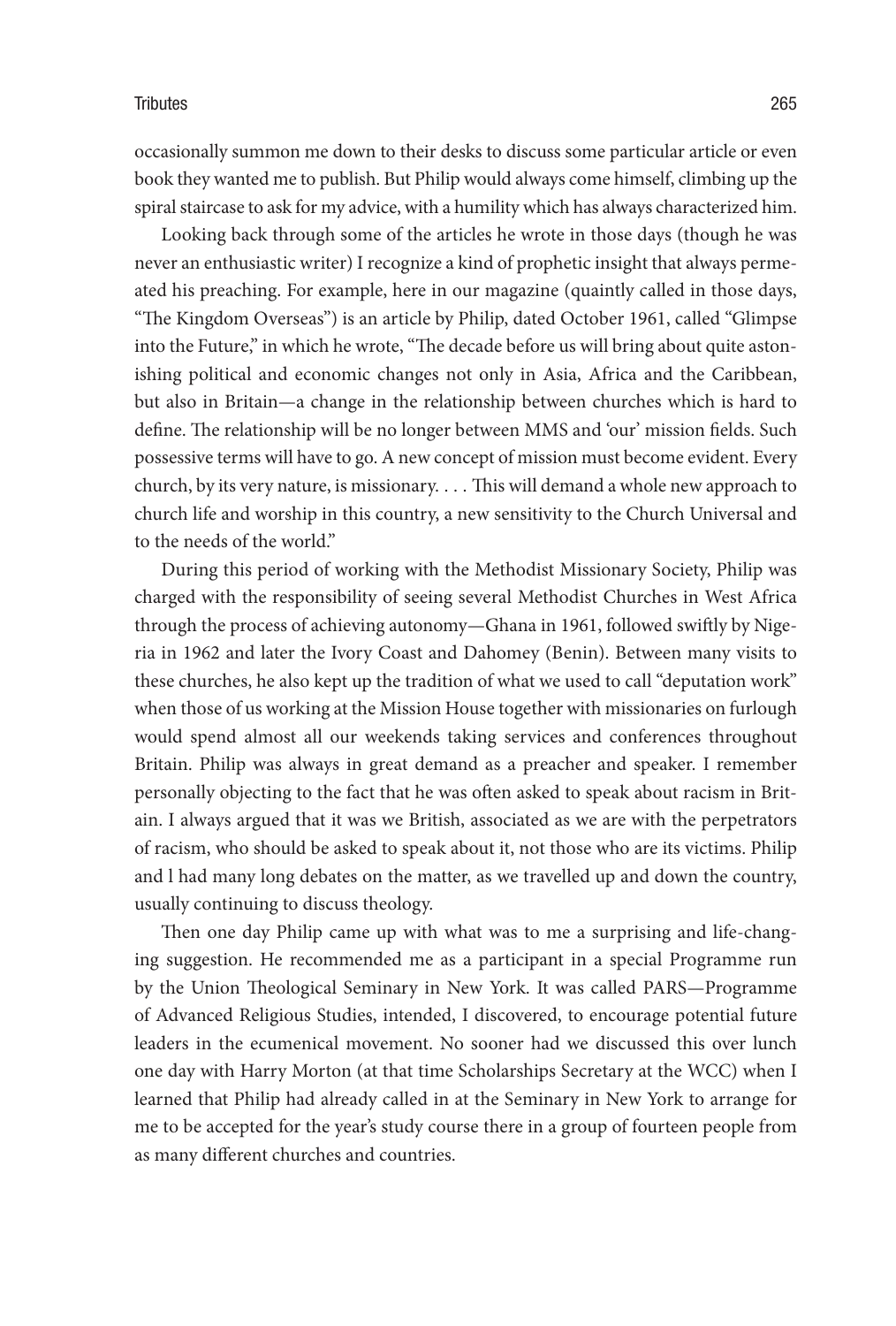Meanwhile, I had very surprisingly been designated as the Vice-President of the Methodist Conference (the lay leader of the Church) to take office in 1965. This was really, I suspect, a way of trying to shut me up in my campaign for the ordination of women, a campaign in which Philip was one of the few men who gave us any support.

In my role as Vice-President I was then appointed as a delegate of the Methodist Church to the Fourth WCC Assembly, held in 1968. Philip by this time had returned to live in Geneva, having been appointed in 1967 as the Director of the Commission on World Mission and Evangelism. So he roped me into giving the report of the Section on Mission at the Assembly itself, which, as you can imagine, was a daunting experience for one unused to large ecumenical gatherings. But thanks to the very small group of women delegates at that Assembly, 9% of the total, there was great pressure for a woman to be given office in the World Council's Central Committee. That's how I, to my astonishment and with Philip's encouragement, found myself elected as the first woman Officer of the Central Committee.

I tell all this not because I want you to know my story, but because, like countless numbers of other people, I owe so much to Philip's ability not only to inspire us, but to encourage whatever potential he has seen in us as he has shared with us his enthusiasm both for the ecumenical movement and the whole mission of the church.

I think for me the abiding memory of Philip will always be his leadership of the CWME conference at Bangkok in 1973 on "Salvation Today," where, with his brilliant gift for etymology combined with his skill in communication, he unpacked for us the meaning of the word "salvation," in a way which was illustrated by people working in many different situations in our troubled world.

I shall always count it as one of my greatest privileges that, owing myself so much to Philip's friendship and leadership, I was able to announce to the Central Committee of 1972 the election of Philip as General Secretary of the World Council of Churches. As it happens, in that same year I succeeded him in the office he had once held at the MMS as Area Secretary for the Caribbean, where one of my first projects became a Mission from the Caribbean to Britain, fulfilling some of the prophecy he had made years before.

I can think of no better way of commemorating all that Philip has given to the ecumenical movement, and to the whole mission of the Gospel, than the launching of this Philip Potter Fund. I trust it will give many other people the kind of opportunities Philip opened up to me. Thank you for inviting me to this launching of the Appeal, and of course, to Philip for all that he has done for me and for so many other people in sharing the ecumenical vision.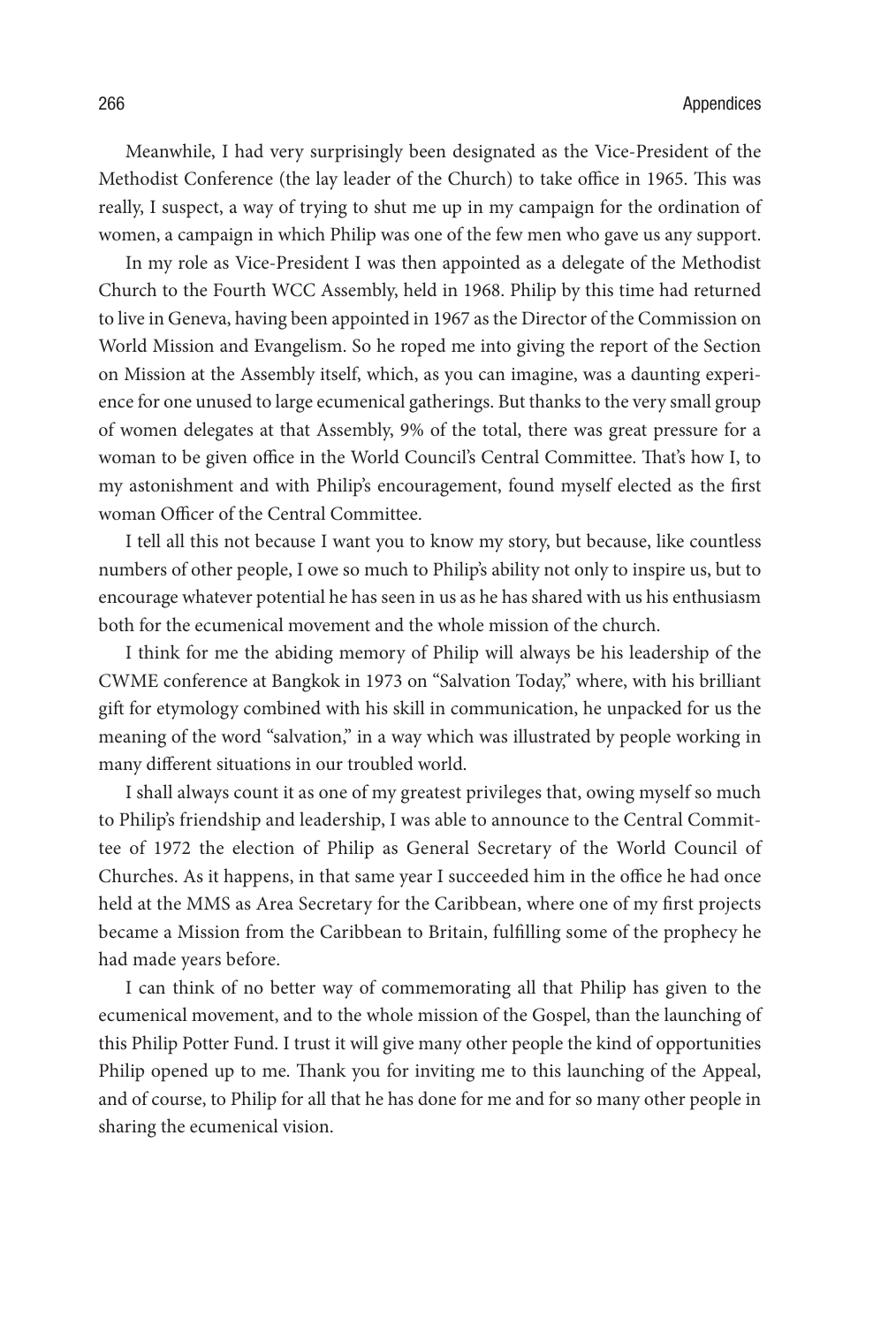## With Philip on the Way: Thomas Wieser<sup>2</sup>

I first met Philip in Geneva during a visit from Paris in the summer of 1953, and neither of us suspected then that three years later we would both end up in New York. Philip, who at that time headed up the WCC Youth Department, was asked to move his office to New York for one year, while I had accepted in 1955 an assignment as study secretary for the U.S. National Student Christian Federation. He and Doreen were married in the summer of 1956, and in the fall of that year, they arrived in New York without a place to stay. So we invited them to stay with us until they could find an apartment, thus starting a tradition of hospitality that has been continuing until today.

The reason for Philip's temporary move to New York was to enlist the participation of the youth movements of U.S churches in the WCC programme. During that time, youth and student work was flourishing in the United States, something that is hard to imagine today. Both the WCC and the WSCF had extensive programmes during the period 1956–1960: The WCC Youth Department was preparing a European conference in Lausanne, Switzerland, in 1960; the WSCF conducted a four-year programme on "The Life and Mission of the Church," leading up to a world conference in Strasbourg in 1960.

Already at that time Philip initiated something that later in Germany was called a *Stammtisch*, evenings with ecumenical friends to discuss current issues. One issue that concerned us especially at that time was the lack of interest of young people in social and political affairs. We called them the "silent" generation. Little did we suspect that within a few years they would be followed by another generation that became radically involved in protest movements in the early 1960s. By then Philip was no longer in the Youth Department, but as Chairman of the WSCF executive committee from 1960–1968 he had his full share of exposure to the student turbulences of those years.

Meanwhile, he spent six years in Britain, from where he returned to Geneva and to the WCC to head up its Division on World Mission and Evangelism. Mission had also become my focus as I worked on the WCC study on "The Missionary Structure of the Congregation," in the early 1960s. I might have gotten to Geneva almost at the same time as Philip, if I had accepted the post of Secretary of Evangelism of the WCC. But the things going on then both in church and society in the United States were too exciting for me, and especially for my wife Marguerite, for us to think of leaving the States. And even three years later when Philip asked me to join the staff of the Commission on World Mission and Evangelism (CWME), it took all of his considerable power of persuasion to get her to agree to accompany me for a three-year (!) assignment.

<sup>2.</sup> Thomas Wieser was from 1970 to 1973 Conference Secretary for the Mission Conference in Bangkok; 1973 to 1979 Secretary of the Commission on World Mission and Evangelism; 1980 to 1984 editor-inchief of *The Ecumenical Review*.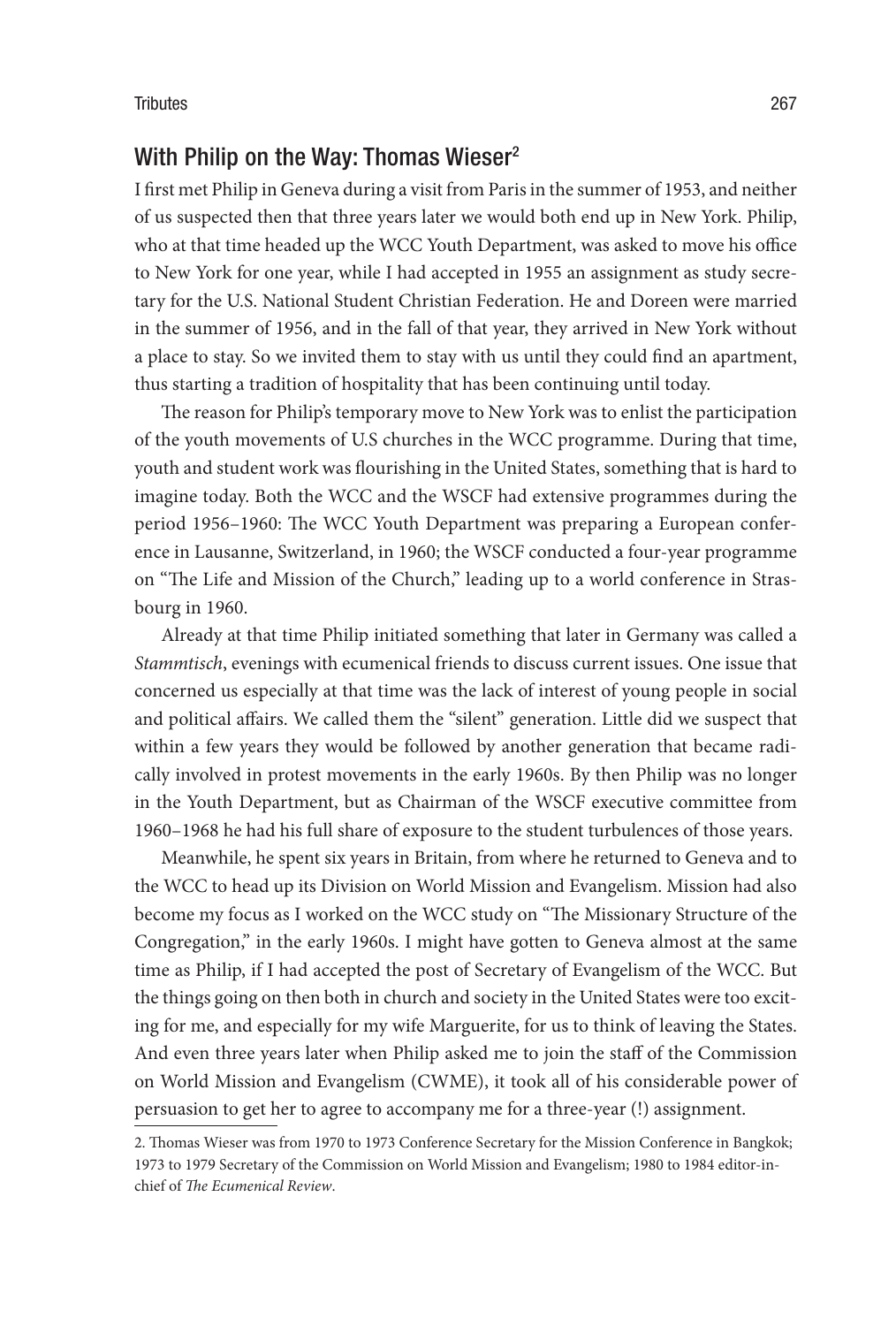What were the issues in mission then? They were both institutional and conceptual. On the institutional side, integration of the International Missionary Council (IMC) into the WCC challenged the WCC to make mission a central part of its agenda.

Under Philip's leadership this became a reality at the Uppsala Assembly, although not without considerable controversy. The report from the section on "mission" was twice sent back before being accepted by the Assembly.

The other challenge of the integration of church and mission was conceptual: How do we think of the church in missionary terms and of mission in ecclesiological terms? Some participants in the debate spoke of "turning the church inside out," a formula which evoked excitement in some quarters and fear and consternation in others.

Philip asked me to help in the study on "Salvation Today," in preparation for the World Conference under the same title that was held in Bangkok in 1972. The conference took place over the New Year into 1973, so that by the time the meeting ended Philip had exchanged the CWME hat with that of the General Secretary. Because of this accumulation of responsibilities Philip's speech for the conference did not get completed until the day we left for Bangkok, with the result that some of us spent the night on the plane preparing the German or French translation. It is instructive to read that speech today again. As was his custom, Philip placed mission into the contemporary context, and that description bears an almost frightening similarity to that of today, when he speaks of "people of the whole inhabited world coming together willy nilly" which produces the conflicts of an apocalyptic nature.

In hindsight, I also still marvel at the audacity of the title "Salvation Today." But it did allow for new approaches, and the study and the conference experimented with a number of them, such as exploring the theme through other than verbal expressions (music, dance, collage), and devoting one of the main three sections to the relation of mission to culture.

We are skipping over the years of Philip's time as General Secretary and are picking up our relation at the time when Bärbel and Philip returned from Jamaica in 1990. The centennial of the WSCF was approaching. A preparatory consultation formulated a request to Philip to write a centennial history, with me offering to help. For Philip this was in a way an opportunity to return to his "first love," the WSCF, but it also offered him the chance to indulge in one of his other predilections: the study of history. Right at the outset he drew up an outline, not just of the hundred years of WSCF history, but also of world history and of church and ecumenical history. lt was again his concern to see everything in context. World history, as well as church and ecumenical history, had to be seen in interaction with WSCF history, and it was in this interaction that their respective meanings emerged. We did not use the expression of the twentieth century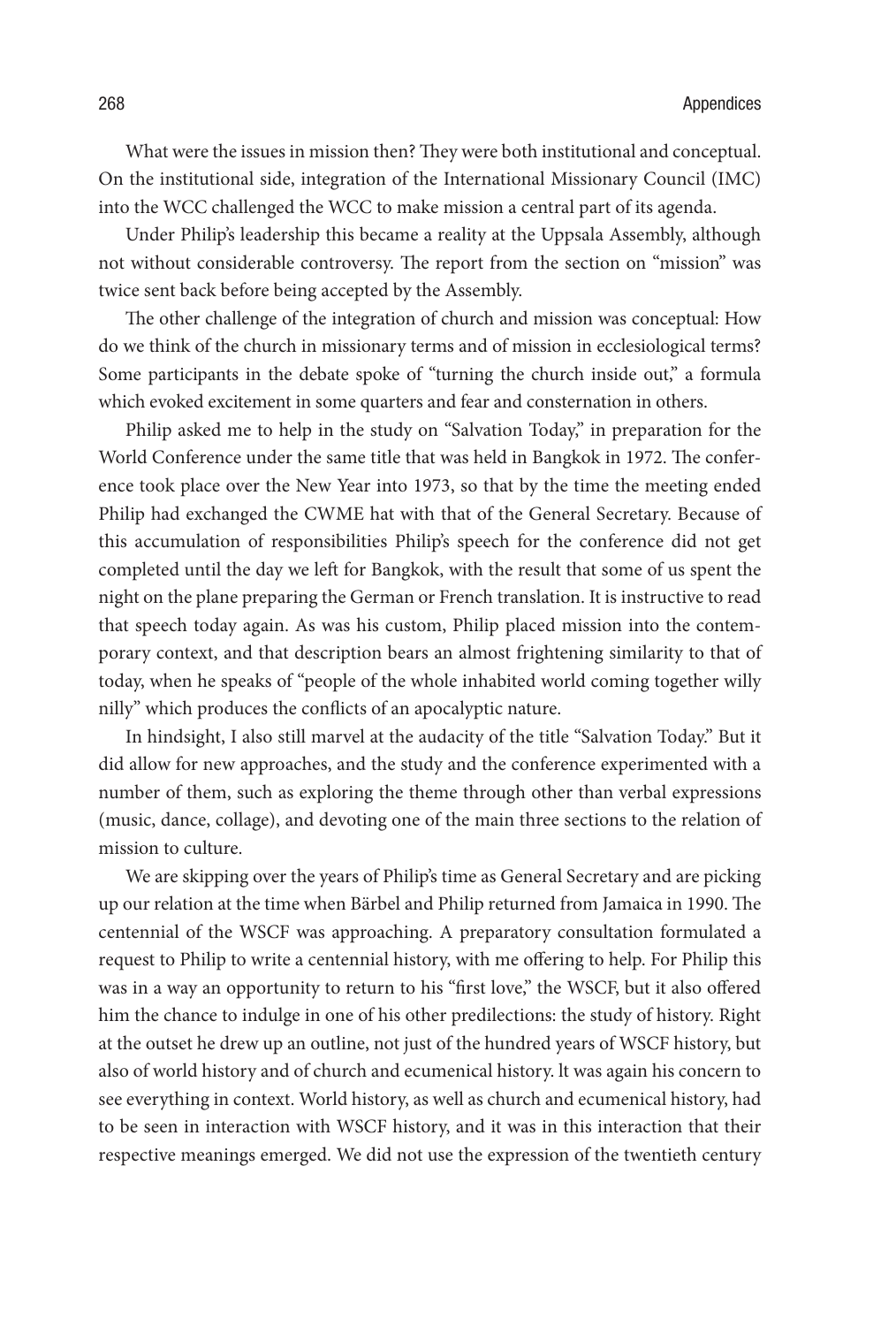as the ecumenical century at that time, but we actually operated on that assumption, and I am not surprised that it has today become a preoccupation for Philip.

As we were looking back at that beginning, we sometimes marveled at the vastness of the vision of the founders of the WSCF. They were no more than half a dozen who gathered in Vadstena, Sweden, in 1895. And even half a century later, at the time of the launching of the WCC, thinking and acting in a truly worldwide perspective still required a certain amount of vision.

Today globalization has become the order of the day. The vision has become reality, although not necessarily the reality that the founders of the WSCF or of the WCC had envisioned. The world has, as Martin Luther King observed already some forty years ago, "become a neighborhood," and his dream was that we could "make of it a sisterand brotherhood." And so the ecumenical journey will need to continue. Philip had the gift to draw people from all walks of life into this journey. I am grateful to have been, for all these more than fifty years, one of his fellow travellers, his *compagnons de route*.

### Together on the Journey with Philip Potter: Baldwin Siollema<sup>3</sup>

Dear Philip,

Our ecumenical journey together has been a long and rough one. Together we went through so many storms!

I am not talking now of the time in the late fifties, when you were in the WCC Youth Department in those noisy wooden barracks at Malagnou, Geneva, when everyone could hear your contagious laughter throughout the campus!

Rather, I want to recall a tiny little bit of the time around the 1968 Uppsala Assembly and the period that followed that great happening, when you were unanimously elected General Secretary at that memorable 1972 WCC Central Committee meeting in Utrecht!

We were of course all disciples of "the Bible in one hand and the newspaper in the other." The news at that time was about post-colonialism, about the total ineffectiveness of our economic and political structures, and the need for revolutionary change. The theme of Uppsala, "Behold! I make all things new," helped the ecumenical fellowship to squarely confront some of the most urgent issues in our churches and in society. It was a special time, a *kairos*, particularly, but not only, in regard to racism. We dreamt of a new world and needed to work together for righteousness. And as usual, Philip, you would remind us of the Semitic root of that word, which means to be straight, firm, steel-like. To be just is to be right, acting according to one's inner being, you said. Security, you added, is about being able to trust one another, about mutual trust. Maybe we should remember that today, as we talk so much about national security!

<sup>3.</sup> Baldwin Sjollema was former Director of the Programme to Combat Racism.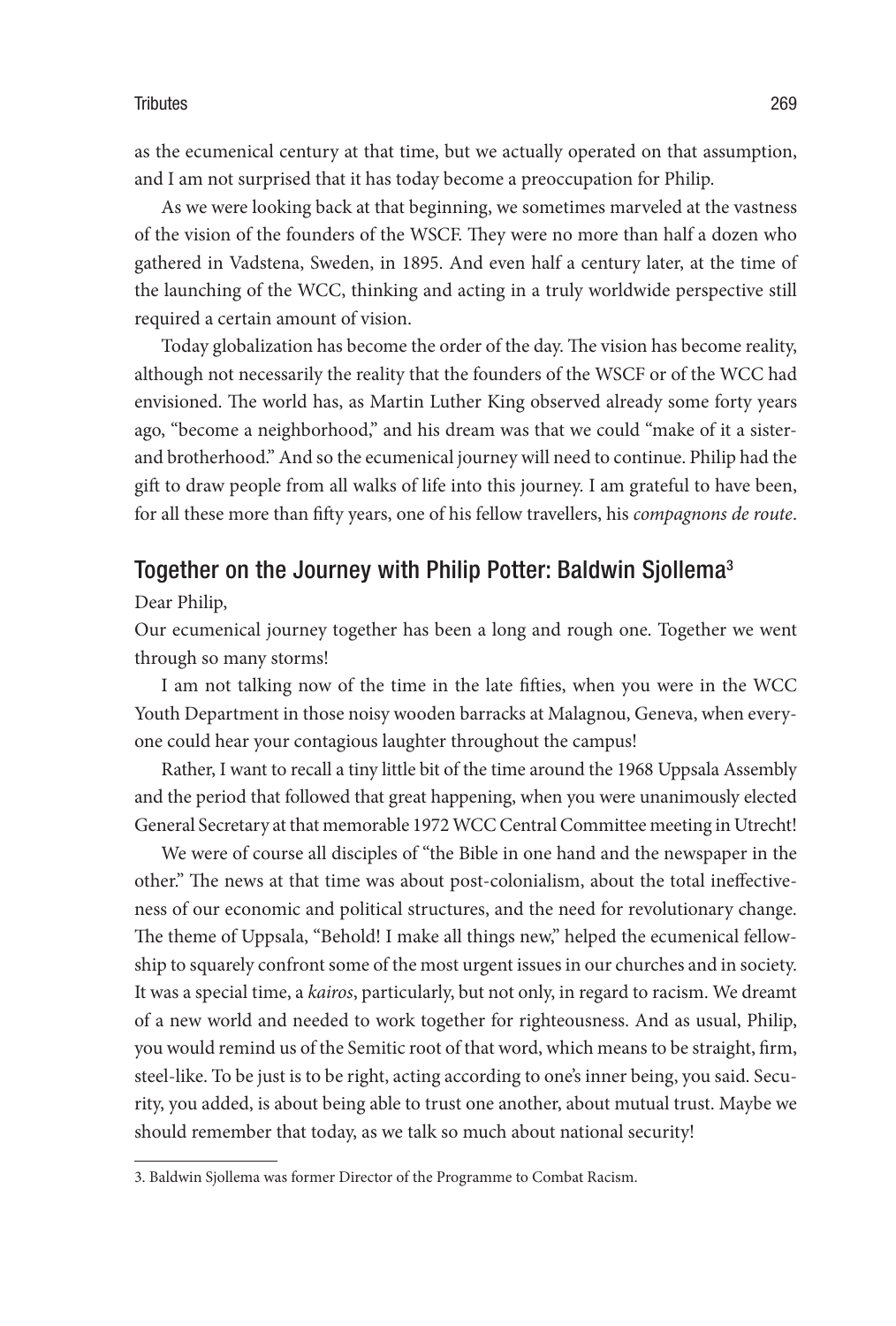And justice, you said, is related to fruitful soil and the right use of creation! God's gift of justice, we said together, is also our work, because we are made in his image. And so racial justice, solidarity with the poor, human rights, renewal groups, ecumenical learning and the focus on a truly new community of women and men stem from that time and were greatly and continuously inspired by your vision, Philip.

When we left Uppsala, where Martin Luther King was to have preached the opening sermon and where Kenneth Kaunda and James Baldwin told us about some of the world's most cruel realities, we knew we had a mission, and we believed we were on the journey to the promised land! But seven years later, after the closing of the 1975 Nairobi Assembly, you assembled the staff for a post-mortem and you had to remind us that we were back again in the wilderness, in the desert. The political and the ecumenical climates were worsening. And the very churches that had given us the mandate to act and to take a leadership role, were not really willing to engage in the costly sacrifices they were asked to make.

I remember vividly the many times I went to see you, Philip, in your office after most colleagues had already gone home. I would come to see you about the Programme to Combat Racism (PCR), when I was in despair and frustration because some of our member churches refused to understand the issues and to move with us in an effort to expose the underlying causes of racism and injustice. I badly needed your help and advice because I wasn't clear about how to proceed. You would patiently listen to me and then say, "well, chap, let's first have a little drink," and you would open your cupboard and take out a bottle of something and before tackling the problems you would put me at ease and we would enjoy being *compagnons de route*! You wisely taught me then to take myself a little less seriously! Your style was one of real collegiality and humility, struggling to discover the answers together. Your authority stemmed from that. Never have I sensed a *diktat* or pressure from above.

Philip, I won't forget those most precious moments. They comforted me and gave me new hope. Above all, they helped me to understand what living out our faith is about.

But entering your office, I often also sensed how heavy and impossible your burden as General Secretary was, and how lonely one can be in that spot. It was a daunting task. And in hindsight, I am seriously asking myself: What would have happened to the PCR if Philip Potter had not been General Secretary?

There is another anecdote that perfectly describes Philip's style in crucial moments: on the eve of the 1976 Geneva talks, initiated by the United Kingdom government, between the parties in the Rhodesia/Zimbabwe conflict, Philip decided that it was time to gather for an evening dinner at the WCC the leaders of the four liberation movements taking part in the negotiations. Imagine these four leaders (Joshua Nkomo,